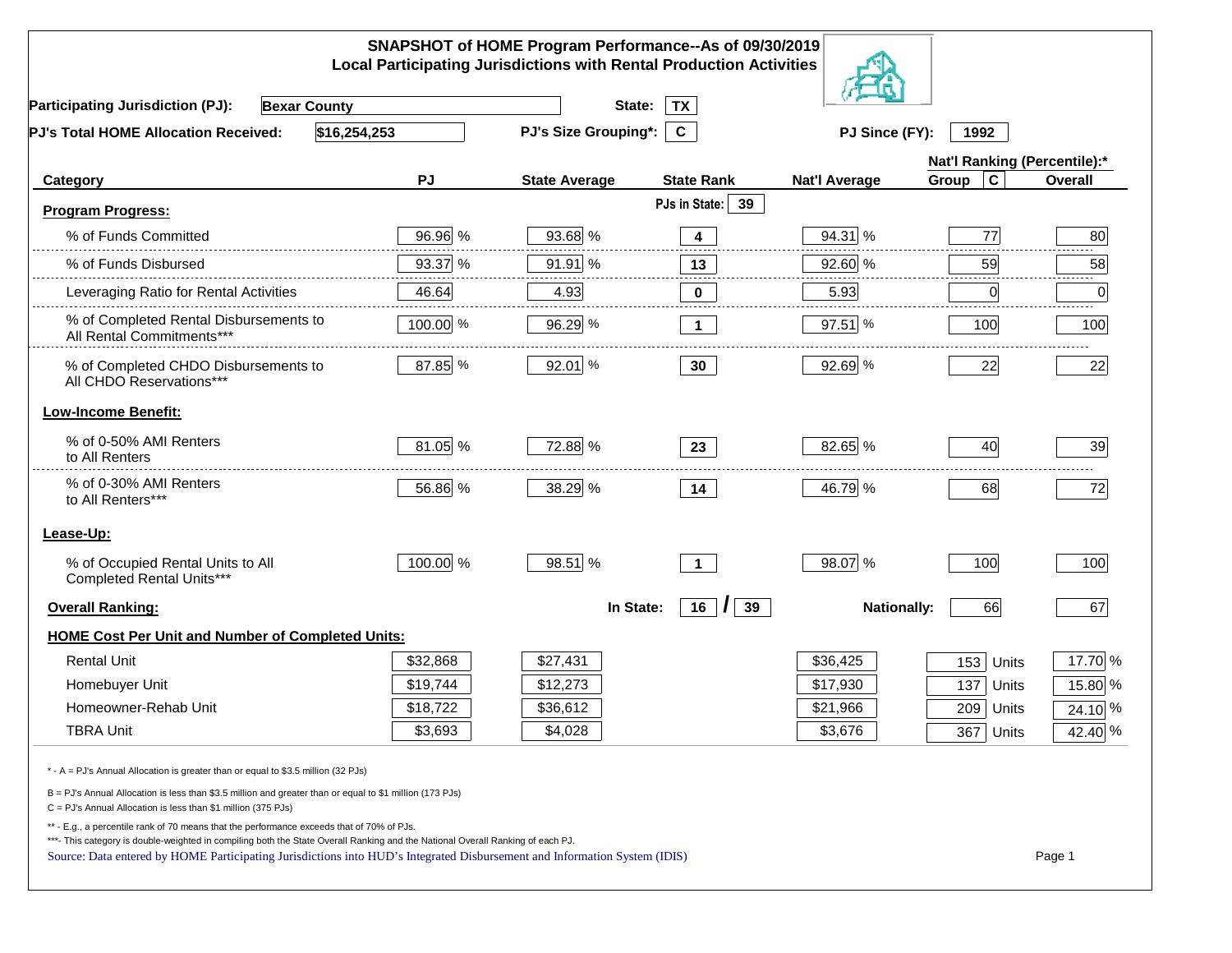| <b>Participating Jurisdiction (PJ): Bexar County</b><br><b>Total Development Costs:</b><br>Homebuyer<br>Rental<br><b>Homeowner</b><br>$0.2 \frac{9}{6}$<br><b>CHDO Operating Expenses:</b><br>PJ:<br>(average reported cost per unit in<br>(% of allocation)<br>$1.1\%$<br><b>National Avg:</b><br>\$106,607<br>\$19,683<br>PJ:<br>\$73,971<br><b>HOME-assisted projects)</b><br>State:*<br>\$92,751<br>\$70,231<br>\$41,929<br>\$135,225<br>\$88,236<br>\$26,222<br>National:**<br><b>Rental Homebuyer Homeowner</b><br><b>TBRA</b><br>Rental Homebuyer Homeowner<br><b>TBRA</b><br>$\frac{9}{6}$<br>%<br>$\%$<br>%<br>℅<br>℅<br>%<br>$\%$<br><b>RACE:</b><br><b>HOUSEHOLD TYPE:</b><br>Single/Non-Elderly:<br>White:<br>33.3<br>17.2<br>0.0<br>10.2<br>19.7<br>0.0<br>34.0<br>19.1<br>9.6<br>Elderly:<br>0.0<br><b>Black/African American:</b><br>15.0<br>12.4<br>24.8<br>2.9<br>32.1<br>0.0<br><b>Related/Single Parent:</b><br>0.0<br>0.0<br>0.0<br>Asian:<br>5.8<br>0.0<br>28.1<br>35.8<br>14.4<br><b>Related/Two Parent:</b><br>American Indian/Alaska Native:<br>0.0<br>0.0<br>0.0<br>5.2<br>38.7<br>100.0<br>0.0<br>23.4<br>Other:<br>Native Hawaiian/Pacific Islander:<br>0.0<br>0.0<br>0.0<br>7.8<br>0.0<br>0.0<br>2.9<br>11.0<br>0.0<br>0.0<br>0.0<br>American Indian/Alaska Native and White:<br>0.0<br>Asian and White:<br>0.0<br>0.0<br>0.0<br>0.7<br>0.5<br>0.0<br>0.0<br><b>Black/African American and White:</b><br>0.7<br>0.0<br>0.0<br>0.0<br>American Indian/Alaska Native and Black:<br>0.0<br>0.7<br>0.5<br><b>Other Multi Racial:</b><br>0.0<br>0.7<br>0.0<br>Asian/Pacific Islander:<br>0.0<br>0.0<br>0.0<br><b>ETHNICITY:</b><br><b>Hispanic</b><br>72.2<br>51.0<br>69.3<br>100.0<br><b>HOUSEHOLD SIZE:</b><br>SUPPLEMENTAL RENTAL ASSISTANCE:<br>$1.5$ <sup>#</sup><br>1 Person:<br>47.7<br>Section 8:<br>17.0<br>10.2<br>25.4<br>0.0<br>2 Persons:<br><b>HOME TBRA:</b><br>1.3<br>30.7<br>26.3<br>25.8<br>0.0<br>3 Persons:<br>Other:<br>23.5<br>9.2<br>20.1<br>28.5<br>100.0<br>4 Persons:<br>58.2<br>No Assistance:<br>6.5<br>14.8<br>0.0<br>16.1<br>5 Persons:<br>3.3<br>11.5<br>11.7<br>0.0<br>6 Persons:<br>1.0<br>2.0<br>6.6<br>0.0<br>7 Persons:<br>0.7<br>0.7<br>1.0<br>0.0<br>8 or more Persons:<br>0.5<br>0.0<br>0.0<br>0.0<br>169<br># of Section 504 Compliant Units:<br>The State average includes all local and the State PJs within that state<br>** The National average includes all local and State PJs, and Insular Areas |  |  | $\overline{\mathsf{TX}}$ |  |  |  |  |
|-------------------------------------------------------------------------------------------------------------------------------------------------------------------------------------------------------------------------------------------------------------------------------------------------------------------------------------------------------------------------------------------------------------------------------------------------------------------------------------------------------------------------------------------------------------------------------------------------------------------------------------------------------------------------------------------------------------------------------------------------------------------------------------------------------------------------------------------------------------------------------------------------------------------------------------------------------------------------------------------------------------------------------------------------------------------------------------------------------------------------------------------------------------------------------------------------------------------------------------------------------------------------------------------------------------------------------------------------------------------------------------------------------------------------------------------------------------------------------------------------------------------------------------------------------------------------------------------------------------------------------------------------------------------------------------------------------------------------------------------------------------------------------------------------------------------------------------------------------------------------------------------------------------------------------------------------------------------------------------------------------------------------------------------------------------------------------------------------------------------------------------------------------------------------------------------------------------------------------------------------------------------------------------------------------------------------------------------------------------------------------------------------------------------------------------------------------------------------|--|--|--------------------------|--|--|--|--|
|                                                                                                                                                                                                                                                                                                                                                                                                                                                                                                                                                                                                                                                                                                                                                                                                                                                                                                                                                                                                                                                                                                                                                                                                                                                                                                                                                                                                                                                                                                                                                                                                                                                                                                                                                                                                                                                                                                                                                                                                                                                                                                                                                                                                                                                                                                                                                                                                                                                                         |  |  |                          |  |  |  |  |
|                                                                                                                                                                                                                                                                                                                                                                                                                                                                                                                                                                                                                                                                                                                                                                                                                                                                                                                                                                                                                                                                                                                                                                                                                                                                                                                                                                                                                                                                                                                                                                                                                                                                                                                                                                                                                                                                                                                                                                                                                                                                                                                                                                                                                                                                                                                                                                                                                                                                         |  |  |                          |  |  |  |  |
|                                                                                                                                                                                                                                                                                                                                                                                                                                                                                                                                                                                                                                                                                                                                                                                                                                                                                                                                                                                                                                                                                                                                                                                                                                                                                                                                                                                                                                                                                                                                                                                                                                                                                                                                                                                                                                                                                                                                                                                                                                                                                                                                                                                                                                                                                                                                                                                                                                                                         |  |  |                          |  |  |  |  |
|                                                                                                                                                                                                                                                                                                                                                                                                                                                                                                                                                                                                                                                                                                                                                                                                                                                                                                                                                                                                                                                                                                                                                                                                                                                                                                                                                                                                                                                                                                                                                                                                                                                                                                                                                                                                                                                                                                                                                                                                                                                                                                                                                                                                                                                                                                                                                                                                                                                                         |  |  |                          |  |  |  |  |
|                                                                                                                                                                                                                                                                                                                                                                                                                                                                                                                                                                                                                                                                                                                                                                                                                                                                                                                                                                                                                                                                                                                                                                                                                                                                                                                                                                                                                                                                                                                                                                                                                                                                                                                                                                                                                                                                                                                                                                                                                                                                                                                                                                                                                                                                                                                                                                                                                                                                         |  |  |                          |  |  |  |  |
|                                                                                                                                                                                                                                                                                                                                                                                                                                                                                                                                                                                                                                                                                                                                                                                                                                                                                                                                                                                                                                                                                                                                                                                                                                                                                                                                                                                                                                                                                                                                                                                                                                                                                                                                                                                                                                                                                                                                                                                                                                                                                                                                                                                                                                                                                                                                                                                                                                                                         |  |  |                          |  |  |  |  |
|                                                                                                                                                                                                                                                                                                                                                                                                                                                                                                                                                                                                                                                                                                                                                                                                                                                                                                                                                                                                                                                                                                                                                                                                                                                                                                                                                                                                                                                                                                                                                                                                                                                                                                                                                                                                                                                                                                                                                                                                                                                                                                                                                                                                                                                                                                                                                                                                                                                                         |  |  |                          |  |  |  |  |
|                                                                                                                                                                                                                                                                                                                                                                                                                                                                                                                                                                                                                                                                                                                                                                                                                                                                                                                                                                                                                                                                                                                                                                                                                                                                                                                                                                                                                                                                                                                                                                                                                                                                                                                                                                                                                                                                                                                                                                                                                                                                                                                                                                                                                                                                                                                                                                                                                                                                         |  |  |                          |  |  |  |  |
|                                                                                                                                                                                                                                                                                                                                                                                                                                                                                                                                                                                                                                                                                                                                                                                                                                                                                                                                                                                                                                                                                                                                                                                                                                                                                                                                                                                                                                                                                                                                                                                                                                                                                                                                                                                                                                                                                                                                                                                                                                                                                                                                                                                                                                                                                                                                                                                                                                                                         |  |  |                          |  |  |  |  |
|                                                                                                                                                                                                                                                                                                                                                                                                                                                                                                                                                                                                                                                                                                                                                                                                                                                                                                                                                                                                                                                                                                                                                                                                                                                                                                                                                                                                                                                                                                                                                                                                                                                                                                                                                                                                                                                                                                                                                                                                                                                                                                                                                                                                                                                                                                                                                                                                                                                                         |  |  |                          |  |  |  |  |
|                                                                                                                                                                                                                                                                                                                                                                                                                                                                                                                                                                                                                                                                                                                                                                                                                                                                                                                                                                                                                                                                                                                                                                                                                                                                                                                                                                                                                                                                                                                                                                                                                                                                                                                                                                                                                                                                                                                                                                                                                                                                                                                                                                                                                                                                                                                                                                                                                                                                         |  |  |                          |  |  |  |  |
|                                                                                                                                                                                                                                                                                                                                                                                                                                                                                                                                                                                                                                                                                                                                                                                                                                                                                                                                                                                                                                                                                                                                                                                                                                                                                                                                                                                                                                                                                                                                                                                                                                                                                                                                                                                                                                                                                                                                                                                                                                                                                                                                                                                                                                                                                                                                                                                                                                                                         |  |  |                          |  |  |  |  |
|                                                                                                                                                                                                                                                                                                                                                                                                                                                                                                                                                                                                                                                                                                                                                                                                                                                                                                                                                                                                                                                                                                                                                                                                                                                                                                                                                                                                                                                                                                                                                                                                                                                                                                                                                                                                                                                                                                                                                                                                                                                                                                                                                                                                                                                                                                                                                                                                                                                                         |  |  |                          |  |  |  |  |
|                                                                                                                                                                                                                                                                                                                                                                                                                                                                                                                                                                                                                                                                                                                                                                                                                                                                                                                                                                                                                                                                                                                                                                                                                                                                                                                                                                                                                                                                                                                                                                                                                                                                                                                                                                                                                                                                                                                                                                                                                                                                                                                                                                                                                                                                                                                                                                                                                                                                         |  |  |                          |  |  |  |  |
|                                                                                                                                                                                                                                                                                                                                                                                                                                                                                                                                                                                                                                                                                                                                                                                                                                                                                                                                                                                                                                                                                                                                                                                                                                                                                                                                                                                                                                                                                                                                                                                                                                                                                                                                                                                                                                                                                                                                                                                                                                                                                                                                                                                                                                                                                                                                                                                                                                                                         |  |  |                          |  |  |  |  |
|                                                                                                                                                                                                                                                                                                                                                                                                                                                                                                                                                                                                                                                                                                                                                                                                                                                                                                                                                                                                                                                                                                                                                                                                                                                                                                                                                                                                                                                                                                                                                                                                                                                                                                                                                                                                                                                                                                                                                                                                                                                                                                                                                                                                                                                                                                                                                                                                                                                                         |  |  |                          |  |  |  |  |
|                                                                                                                                                                                                                                                                                                                                                                                                                                                                                                                                                                                                                                                                                                                                                                                                                                                                                                                                                                                                                                                                                                                                                                                                                                                                                                                                                                                                                                                                                                                                                                                                                                                                                                                                                                                                                                                                                                                                                                                                                                                                                                                                                                                                                                                                                                                                                                                                                                                                         |  |  |                          |  |  |  |  |
|                                                                                                                                                                                                                                                                                                                                                                                                                                                                                                                                                                                                                                                                                                                                                                                                                                                                                                                                                                                                                                                                                                                                                                                                                                                                                                                                                                                                                                                                                                                                                                                                                                                                                                                                                                                                                                                                                                                                                                                                                                                                                                                                                                                                                                                                                                                                                                                                                                                                         |  |  |                          |  |  |  |  |
|                                                                                                                                                                                                                                                                                                                                                                                                                                                                                                                                                                                                                                                                                                                                                                                                                                                                                                                                                                                                                                                                                                                                                                                                                                                                                                                                                                                                                                                                                                                                                                                                                                                                                                                                                                                                                                                                                                                                                                                                                                                                                                                                                                                                                                                                                                                                                                                                                                                                         |  |  |                          |  |  |  |  |
|                                                                                                                                                                                                                                                                                                                                                                                                                                                                                                                                                                                                                                                                                                                                                                                                                                                                                                                                                                                                                                                                                                                                                                                                                                                                                                                                                                                                                                                                                                                                                                                                                                                                                                                                                                                                                                                                                                                                                                                                                                                                                                                                                                                                                                                                                                                                                                                                                                                                         |  |  |                          |  |  |  |  |
|                                                                                                                                                                                                                                                                                                                                                                                                                                                                                                                                                                                                                                                                                                                                                                                                                                                                                                                                                                                                                                                                                                                                                                                                                                                                                                                                                                                                                                                                                                                                                                                                                                                                                                                                                                                                                                                                                                                                                                                                                                                                                                                                                                                                                                                                                                                                                                                                                                                                         |  |  |                          |  |  |  |  |
|                                                                                                                                                                                                                                                                                                                                                                                                                                                                                                                                                                                                                                                                                                                                                                                                                                                                                                                                                                                                                                                                                                                                                                                                                                                                                                                                                                                                                                                                                                                                                                                                                                                                                                                                                                                                                                                                                                                                                                                                                                                                                                                                                                                                                                                                                                                                                                                                                                                                         |  |  |                          |  |  |  |  |
|                                                                                                                                                                                                                                                                                                                                                                                                                                                                                                                                                                                                                                                                                                                                                                                                                                                                                                                                                                                                                                                                                                                                                                                                                                                                                                                                                                                                                                                                                                                                                                                                                                                                                                                                                                                                                                                                                                                                                                                                                                                                                                                                                                                                                                                                                                                                                                                                                                                                         |  |  |                          |  |  |  |  |
|                                                                                                                                                                                                                                                                                                                                                                                                                                                                                                                                                                                                                                                                                                                                                                                                                                                                                                                                                                                                                                                                                                                                                                                                                                                                                                                                                                                                                                                                                                                                                                                                                                                                                                                                                                                                                                                                                                                                                                                                                                                                                                                                                                                                                                                                                                                                                                                                                                                                         |  |  |                          |  |  |  |  |
|                                                                                                                                                                                                                                                                                                                                                                                                                                                                                                                                                                                                                                                                                                                                                                                                                                                                                                                                                                                                                                                                                                                                                                                                                                                                                                                                                                                                                                                                                                                                                                                                                                                                                                                                                                                                                                                                                                                                                                                                                                                                                                                                                                                                                                                                                                                                                                                                                                                                         |  |  |                          |  |  |  |  |
|                                                                                                                                                                                                                                                                                                                                                                                                                                                                                                                                                                                                                                                                                                                                                                                                                                                                                                                                                                                                                                                                                                                                                                                                                                                                                                                                                                                                                                                                                                                                                                                                                                                                                                                                                                                                                                                                                                                                                                                                                                                                                                                                                                                                                                                                                                                                                                                                                                                                         |  |  |                          |  |  |  |  |
|                                                                                                                                                                                                                                                                                                                                                                                                                                                                                                                                                                                                                                                                                                                                                                                                                                                                                                                                                                                                                                                                                                                                                                                                                                                                                                                                                                                                                                                                                                                                                                                                                                                                                                                                                                                                                                                                                                                                                                                                                                                                                                                                                                                                                                                                                                                                                                                                                                                                         |  |  |                          |  |  |  |  |
|                                                                                                                                                                                                                                                                                                                                                                                                                                                                                                                                                                                                                                                                                                                                                                                                                                                                                                                                                                                                                                                                                                                                                                                                                                                                                                                                                                                                                                                                                                                                                                                                                                                                                                                                                                                                                                                                                                                                                                                                                                                                                                                                                                                                                                                                                                                                                                                                                                                                         |  |  |                          |  |  |  |  |
|                                                                                                                                                                                                                                                                                                                                                                                                                                                                                                                                                                                                                                                                                                                                                                                                                                                                                                                                                                                                                                                                                                                                                                                                                                                                                                                                                                                                                                                                                                                                                                                                                                                                                                                                                                                                                                                                                                                                                                                                                                                                                                                                                                                                                                                                                                                                                                                                                                                                         |  |  |                          |  |  |  |  |
|                                                                                                                                                                                                                                                                                                                                                                                                                                                                                                                                                                                                                                                                                                                                                                                                                                                                                                                                                                                                                                                                                                                                                                                                                                                                                                                                                                                                                                                                                                                                                                                                                                                                                                                                                                                                                                                                                                                                                                                                                                                                                                                                                                                                                                                                                                                                                                                                                                                                         |  |  |                          |  |  |  |  |
|                                                                                                                                                                                                                                                                                                                                                                                                                                                                                                                                                                                                                                                                                                                                                                                                                                                                                                                                                                                                                                                                                                                                                                                                                                                                                                                                                                                                                                                                                                                                                                                                                                                                                                                                                                                                                                                                                                                                                                                                                                                                                                                                                                                                                                                                                                                                                                                                                                                                         |  |  |                          |  |  |  |  |

Source: Data entered by HOME Participating Jurisdictions into HUD's Integrated Disbursement and Information System (IDIS)

**Home Performance SNAPSHOT**<br>Page 2